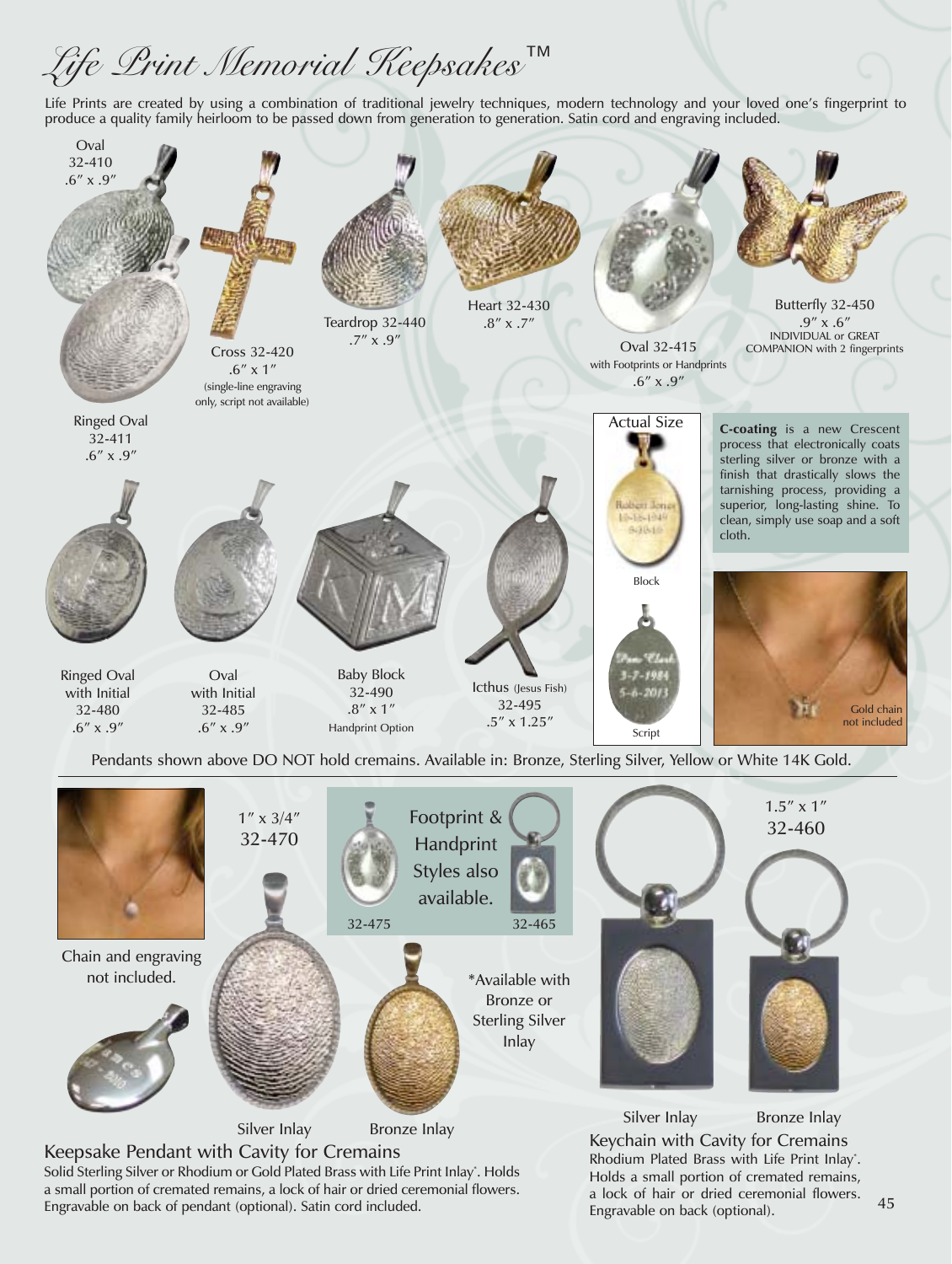## Reepsake Pendants

- \* Engravable
- \*\* Engravable on back only

Our Keepsake Pendants and bracelets bring memories to an even more personal level by holding a small portion of cremated remains, a lock of hair or dried ceremonial flowers.